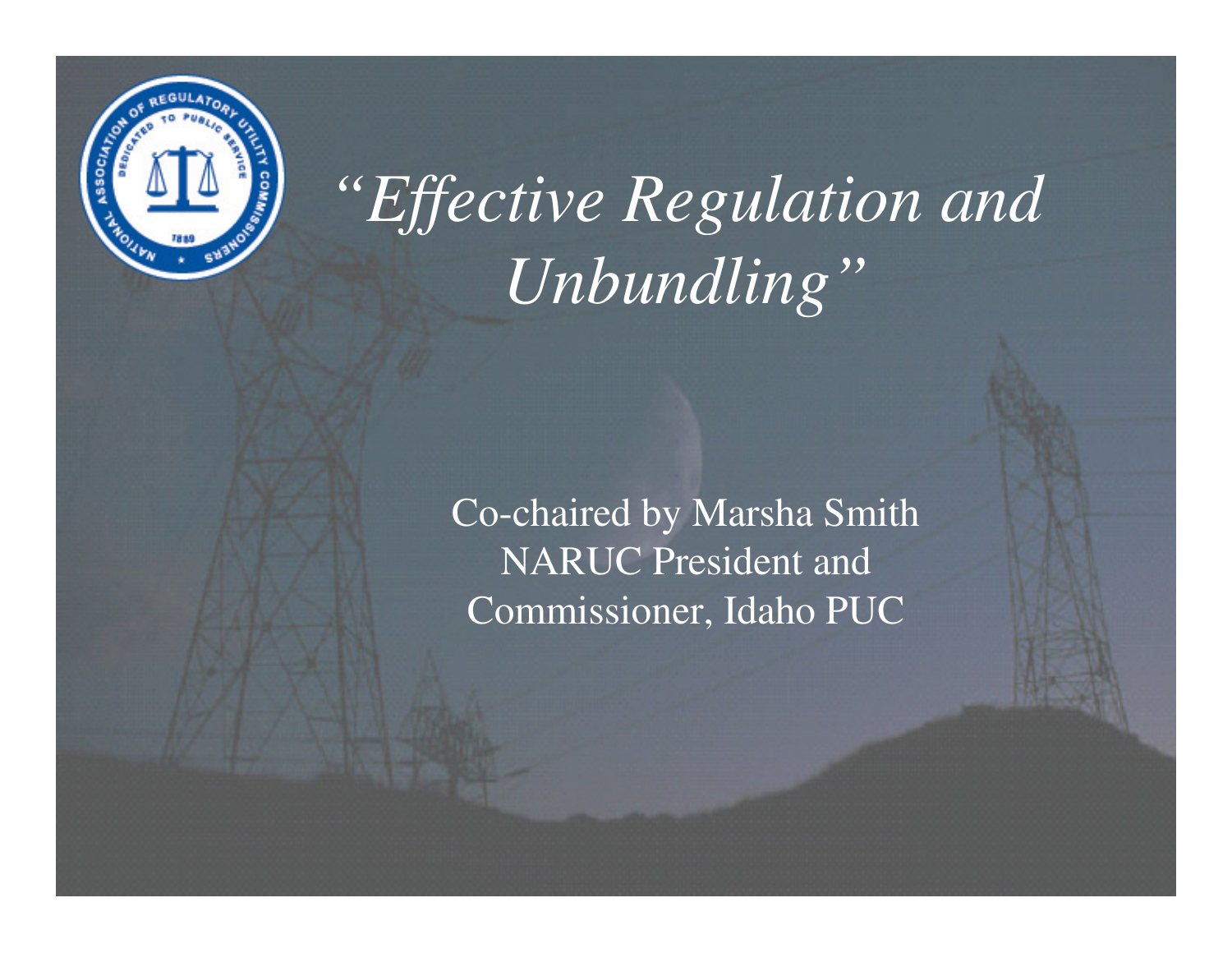## **Idaho Power Fixed Cost Adjustment**

• Decoupling or "true-up" mechanism

• Removed financial disincentive to invest in energy efficiency

• Applied to Residential and Small General Service Customers

• Three Year Pilot beginning January 1, 2007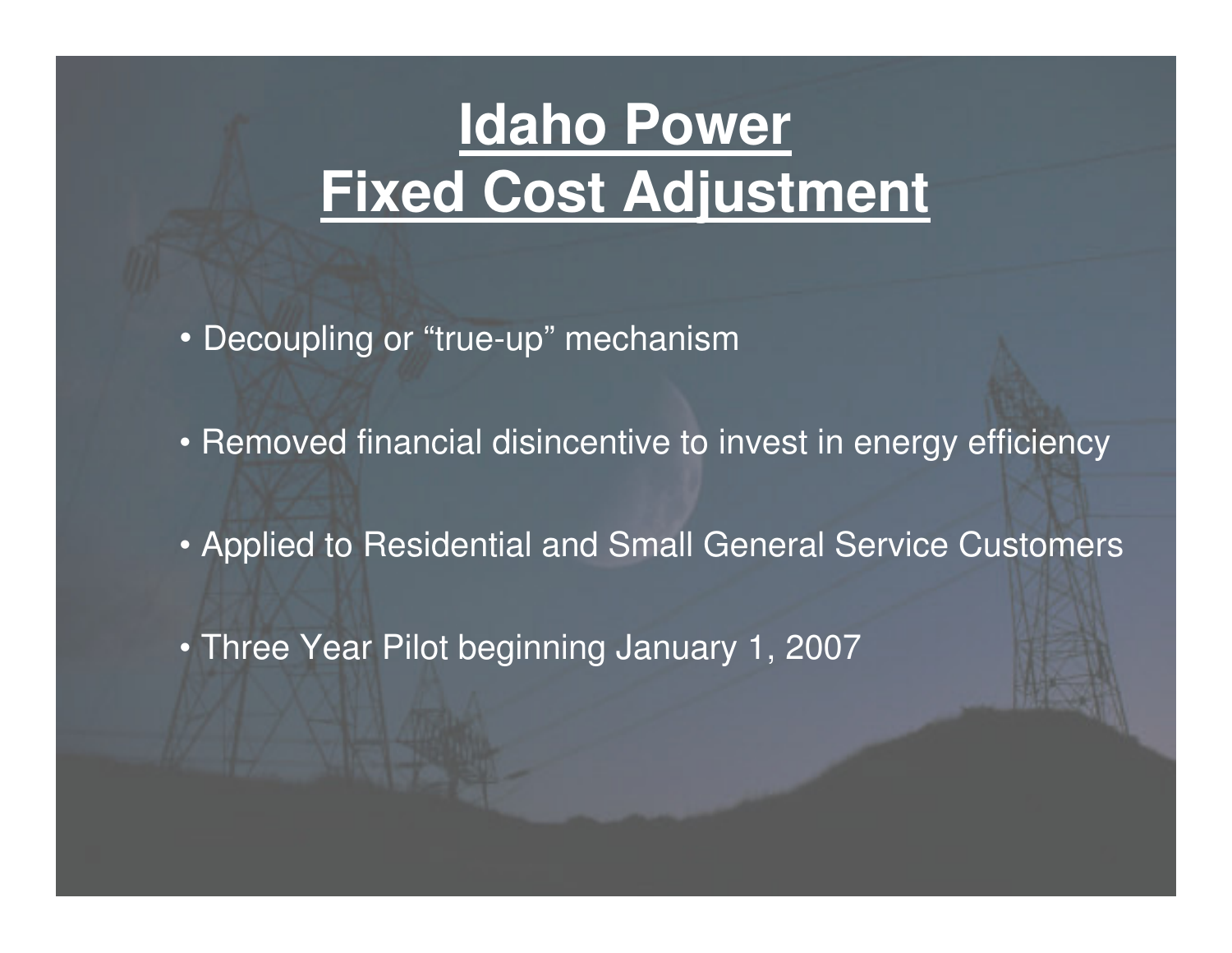### Calculation:

-

Allowed Fixed Cost Recovery

Actual Fixed Cost Recovered

=Fixed Cost Adjustment (FCA)

#### Where:

*Allowed = actual # of customers \* fixed cost per customer Actual = weather normalized sales per customer class \* fixed costs per kWh*

#### Note:

*Fixed costs determined By Commission in rate casesFCA can be positive or negative and has a 3% cap on increases*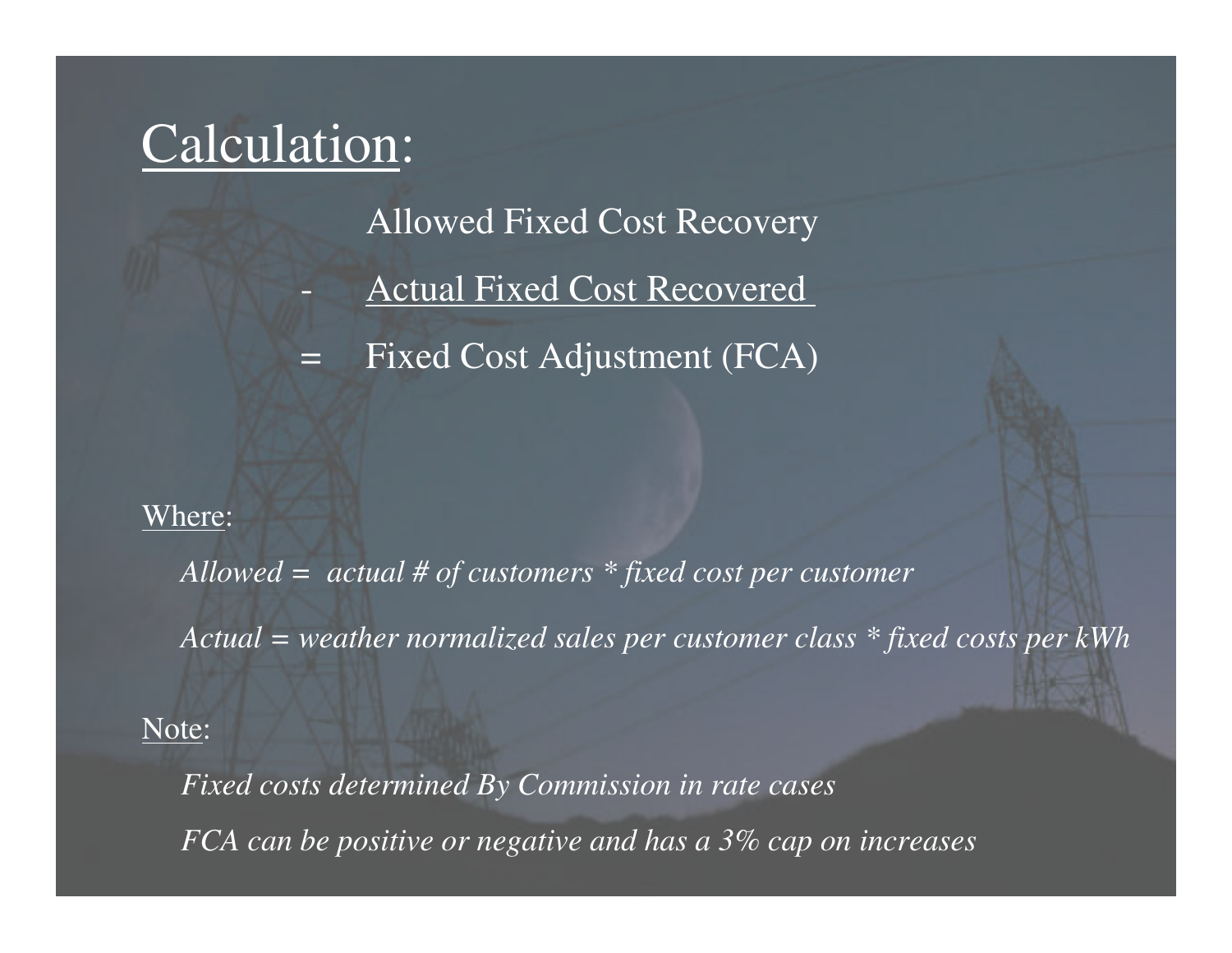### **Results**

As of September 2007, FCA Balance is \$1.7 million deficit –Idaho Power will have to repay customers

Still a DSM incentive – encourages the utility to work harder on energy efficiency programs to move toward a positive balance.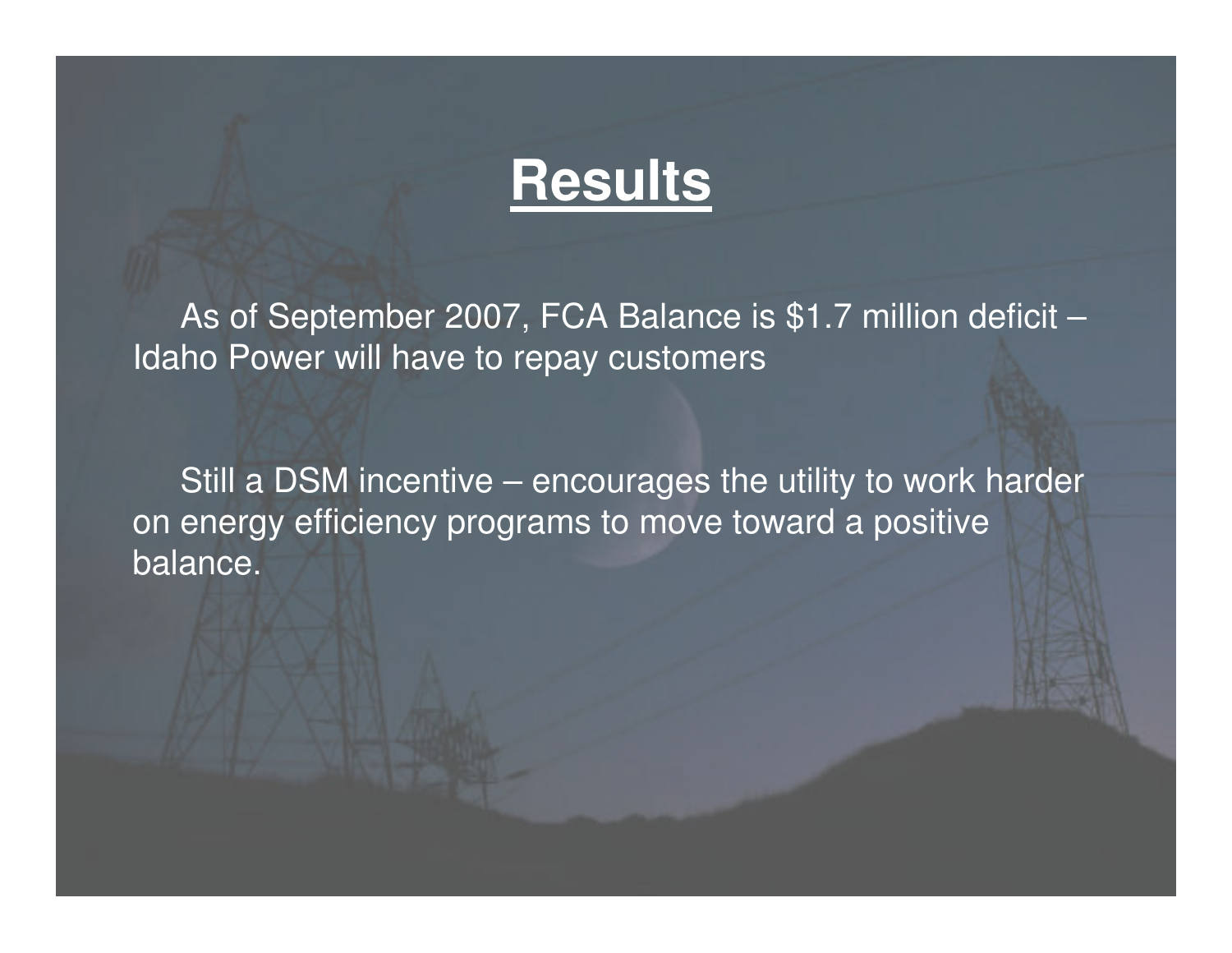### **Unbundling in the United States**

• *Legal Standard under U.S. law is focused on Public Interest –*PragmaticOutcome-oriented

• *Unbundling is one of the tools to serve the Public Interest –*

Practices that support market liberalization (competition), reallocate risk between shareholders and consumers,provide incentives for specific types of utility decisions, and support energy efficiency practices (such as the Idaho Fixed Cost Adjustment)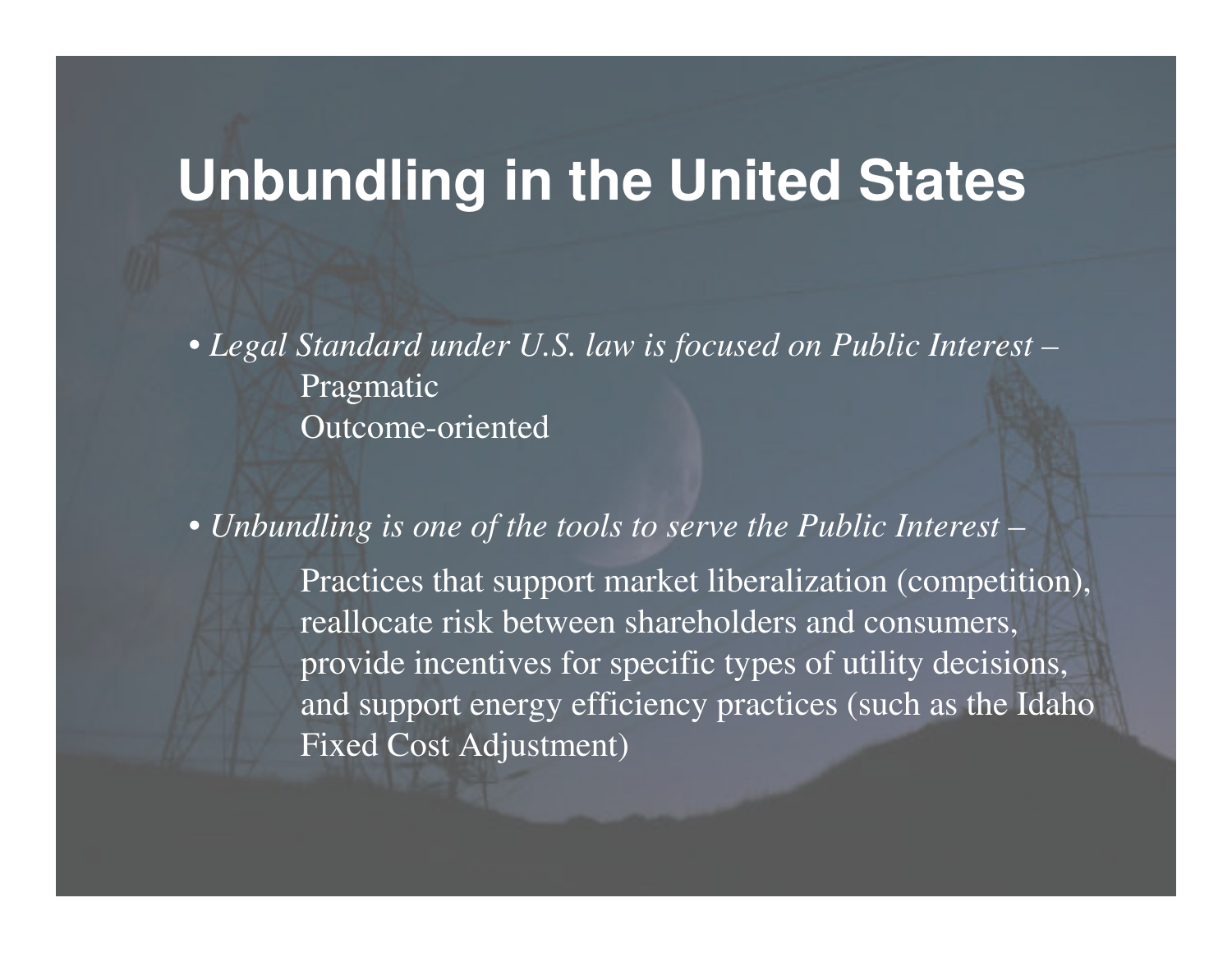### **Unbundling in the United States**

• U. S. did <u>not</u> implement "ownership unbunding" at the Federal level

• Many state laws and regulations directed disaggregation of generation from delivery

• Such separation was both structural (generation sold to unaffiliated third party) and functional (generation sold to corporate affiliate; transmission assigned to third-party RTO)

• Process and success of outcome remain very controversial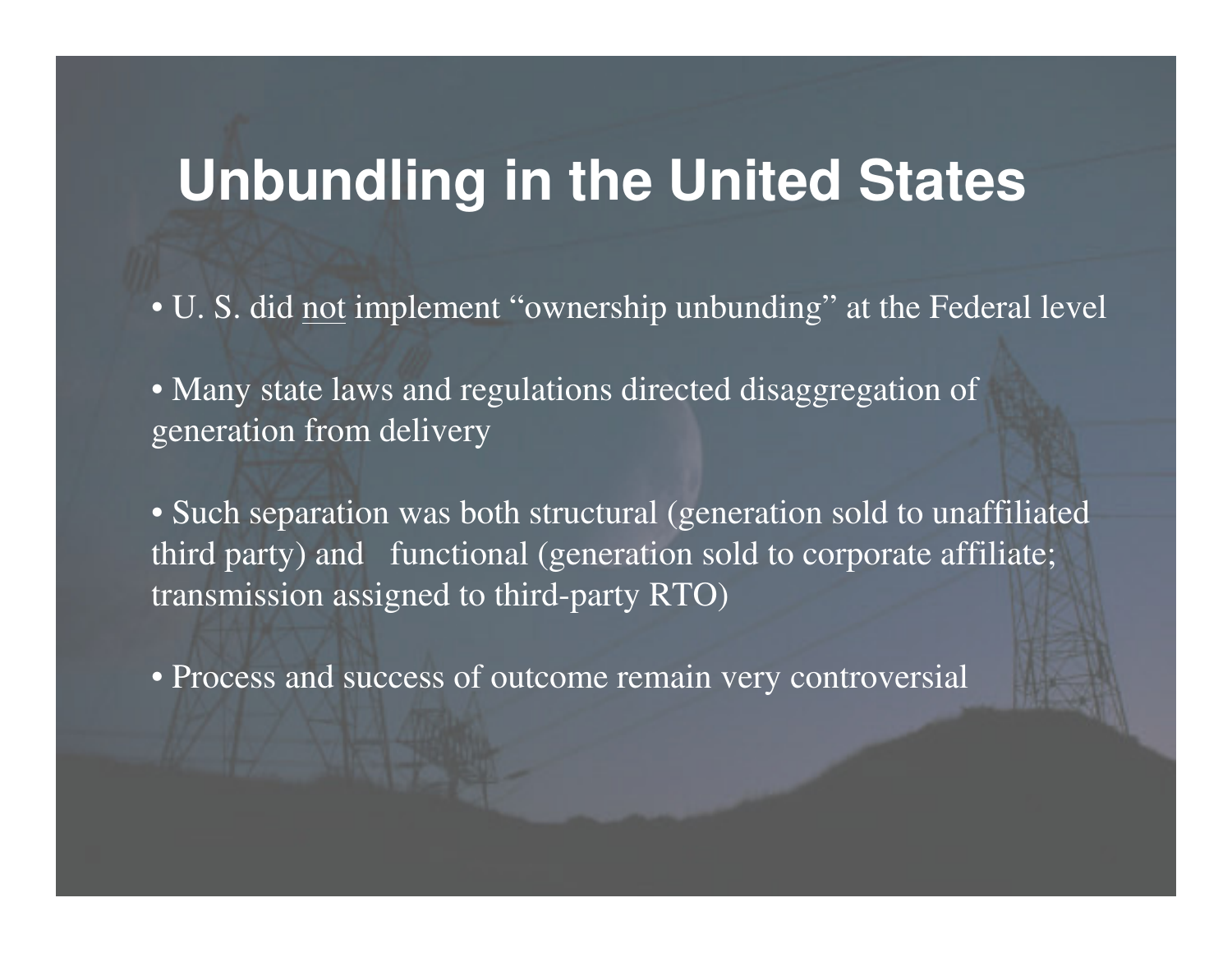

**The Evolution of WIRAB**

Western Interconnection Regional Advisory Body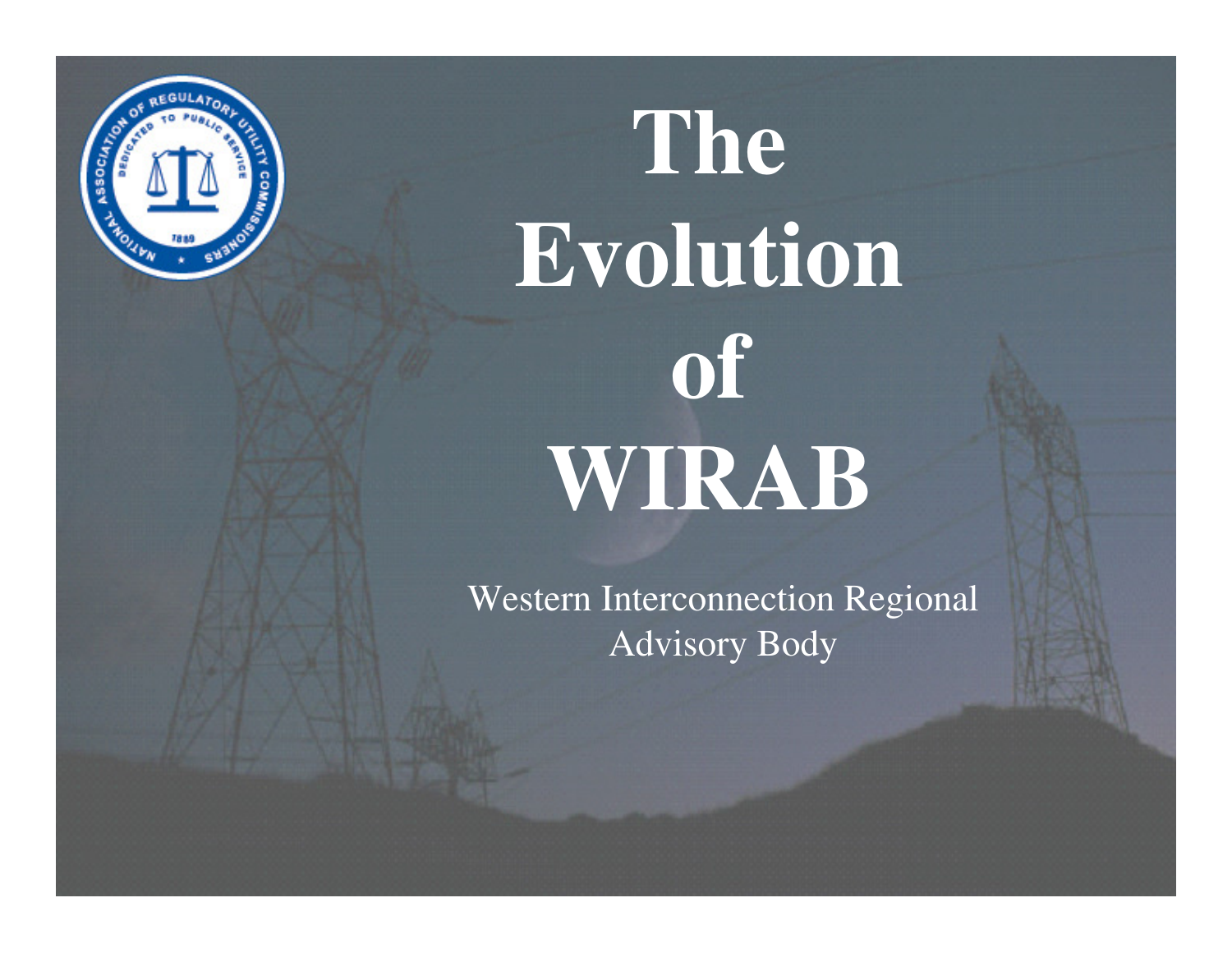# Timeline (1)

**1996**

#### **Events**

| Western Blackouts         | 1990. |
|---------------------------|-------|
| <b>RMS development</b>    | 1997  |
|                           | 1998  |
| <b>First federal bill</b> | 1999  |
| 2000-2001                 | 2000  |
| Western                   | 2001  |
| <b>Electricity Crisis</b> |       |
|                           |       |

#### **Actions of Western Governors**

WGA resolution 97-03

WGA resolution 00-09

2/01 Energy SummitWGA resolution 01-01

10/01 Govs' letter to House 11/01 Govs' statement to FERC9/01 testimony to DOE 10/01 Govs' letter to Vice President 12/01 Govs' letter to House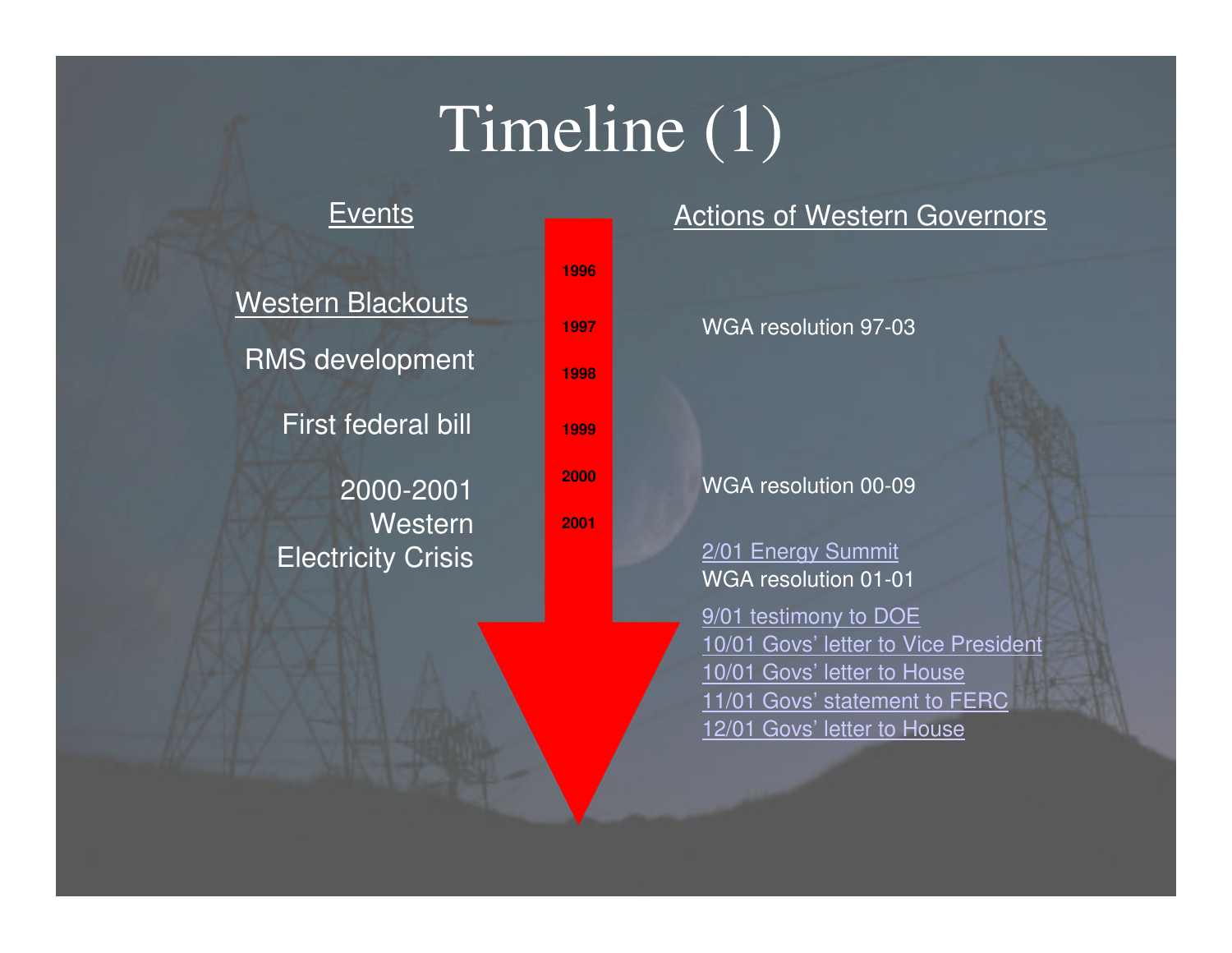# Timeline (2)

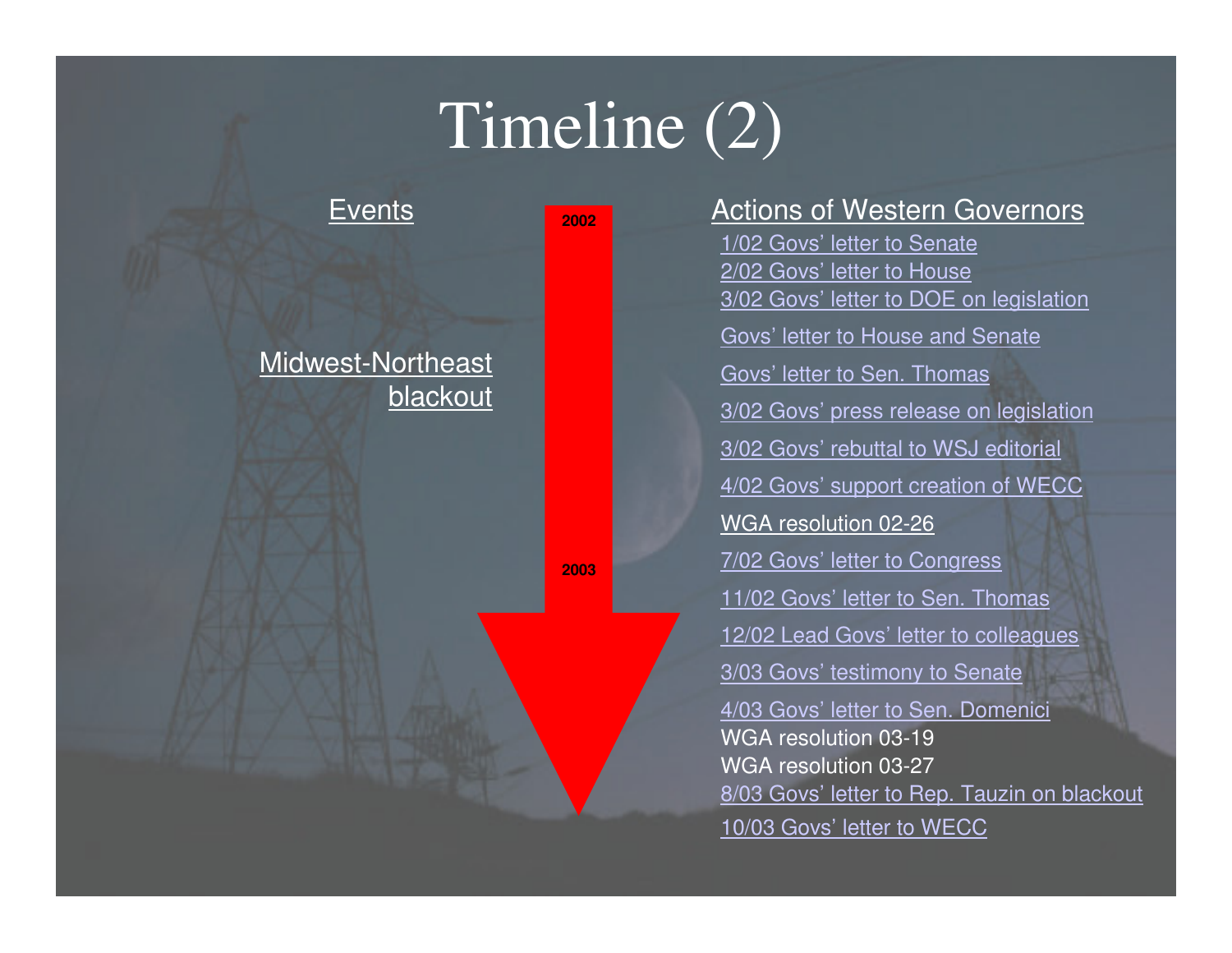# Timeline (3)

**2005**

**2006**

#### **Events**

#### EPAct enacted

WIEB Board amends bylaws to enable creation of WIRAB

FERC approves WIRAB

#### **Actions of Western Governors**

6/05 WGA resolution

11/05 Govs' resolution to establish WIRAB

12/05 Statement to FERC on ERO

5/06 Govs' statement to Sen. Energy Com. on 215 implementation3/06 Govs' request to FERC on RAB fundingGovernors create WIRAB

12/06 Govs' letter to FERC on RCs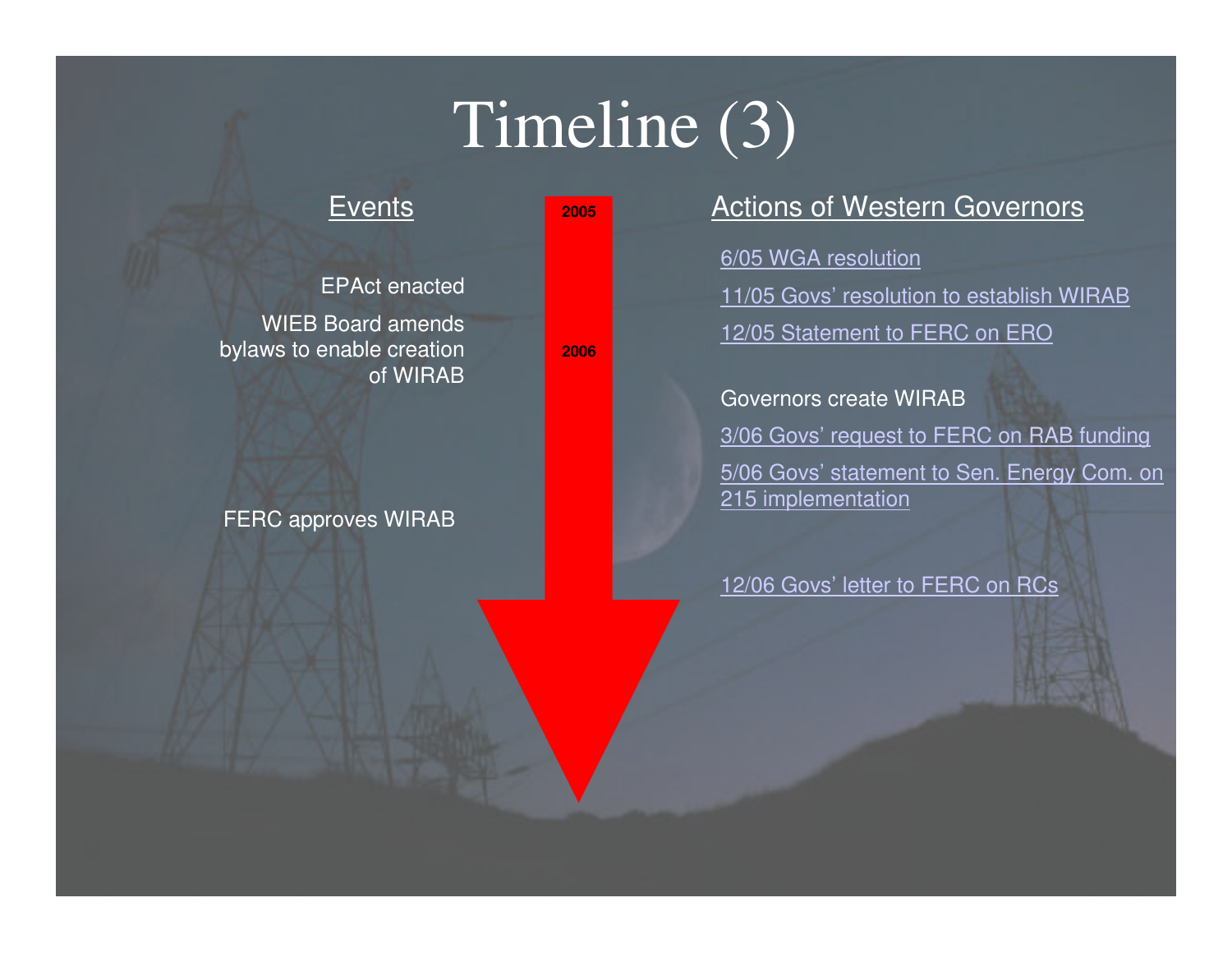### Western Interstate Energy Board

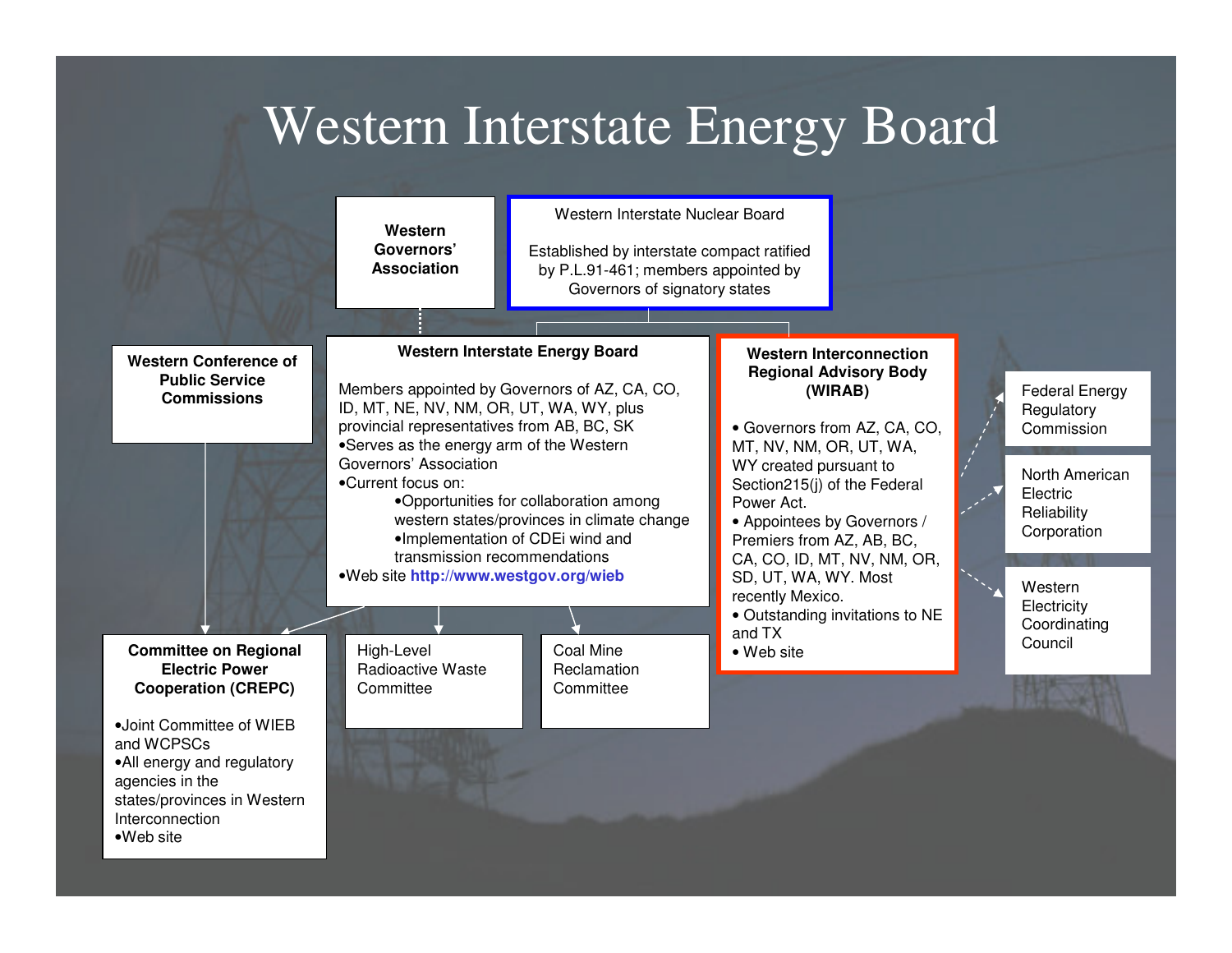## WIRAB Operation

• Bylaws

 $\mathcal{L}_{\mathcal{A}}$  Open and Frequent Meetings $\mathcal{L}_{\mathcal{A}}$  Voting rules require approval by at least ½ of members

• Agendas & Results publicly posted

• Website

http://www.westgov.org/wieb/site/wirab/wirabindex.htm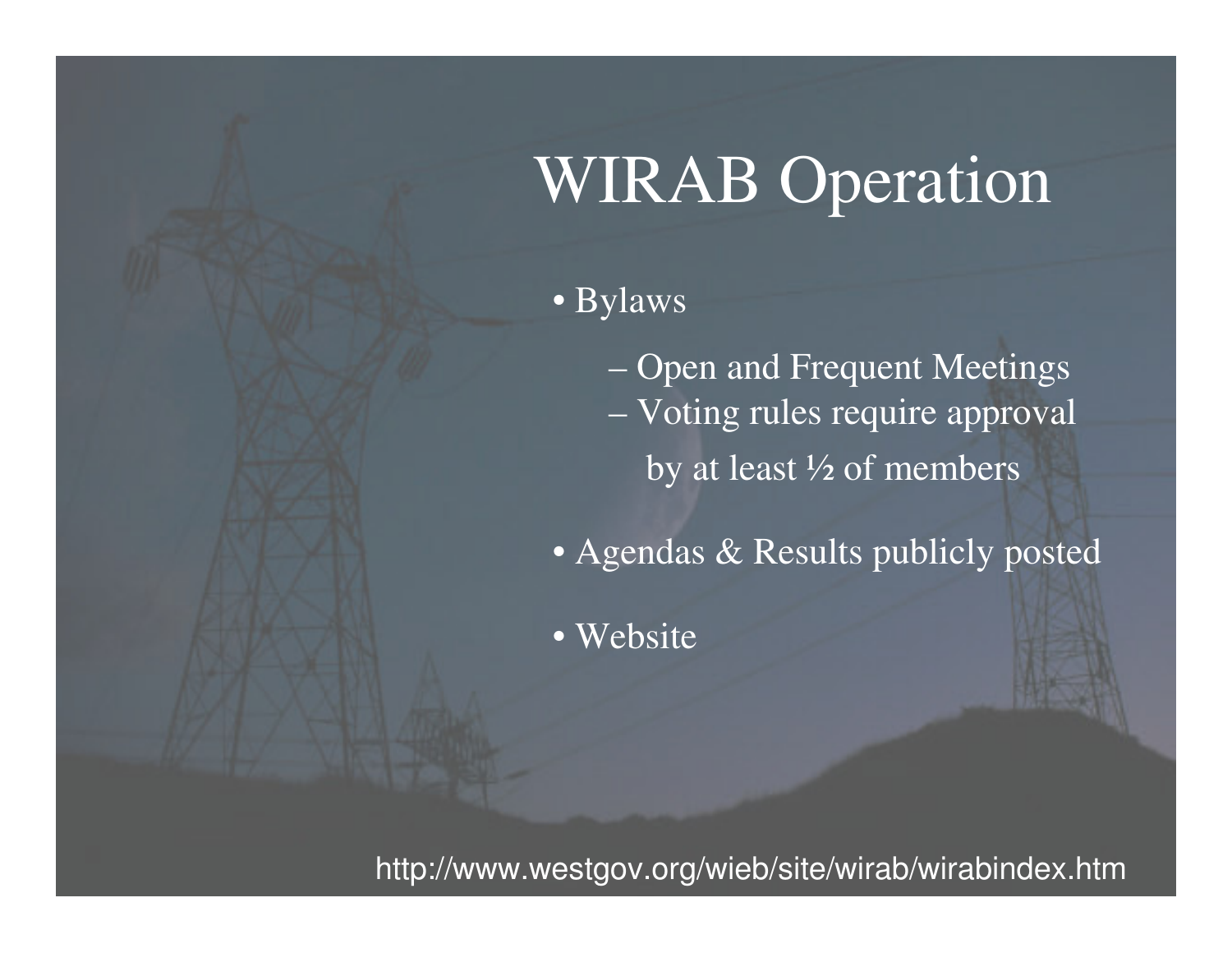## **WIRAB Section 215(j) Duties**

**Provide advice on Standards, Fees, and Governance to:**

• **FERC** – Federal Energy Regulatory Commission

• **NERC**– North American Electric Reliability Corporation

• **WECC** – Western Electricity Coordinating Council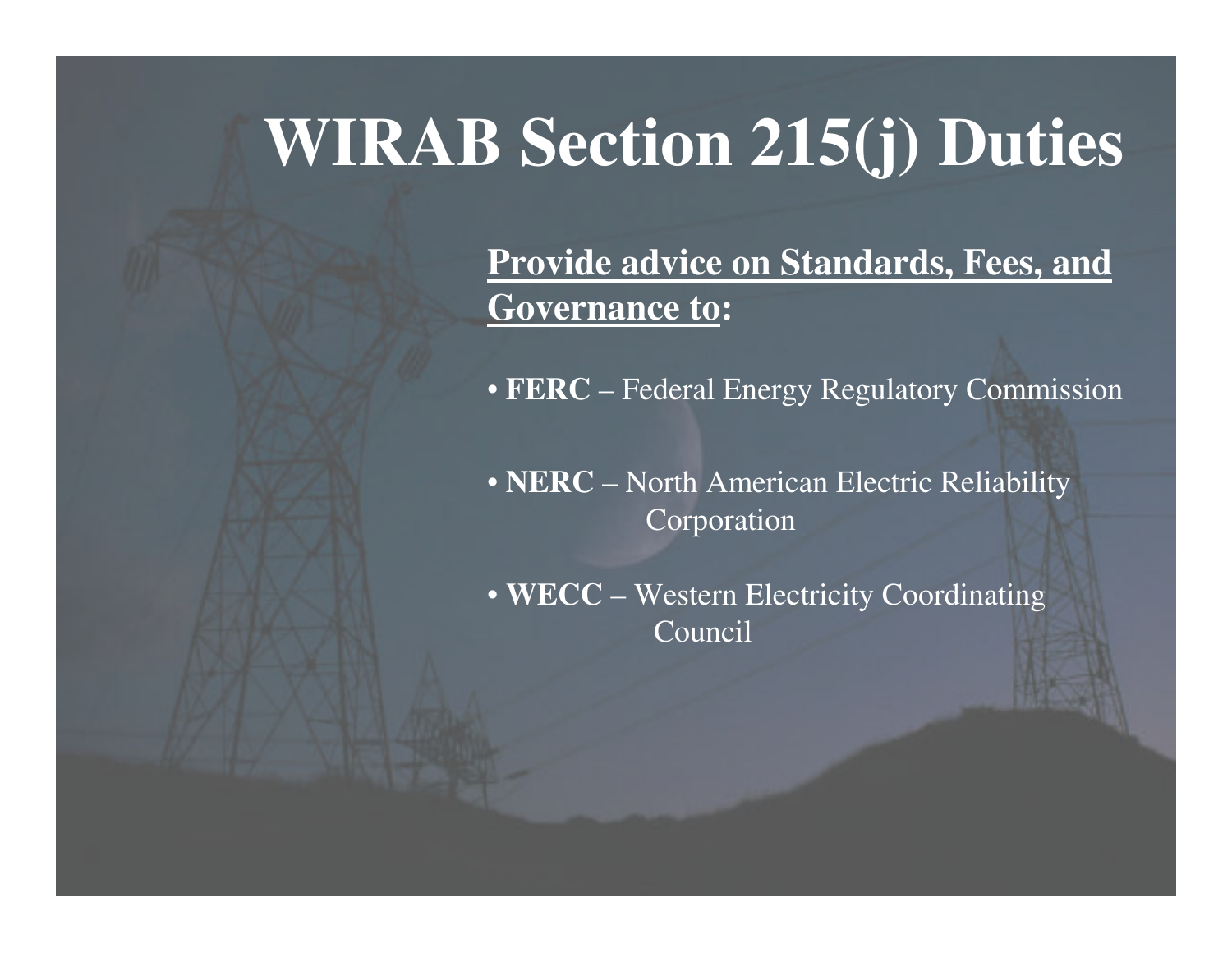## **WIRAB Section 215(j) Duties**

Advice Criteria: "Just, reasonable, not unduly discriminatory or preferential, and in the public interest."

FERC may give deference to WIRAB advice because it is an advisory body organized on an interconnection-wide basis.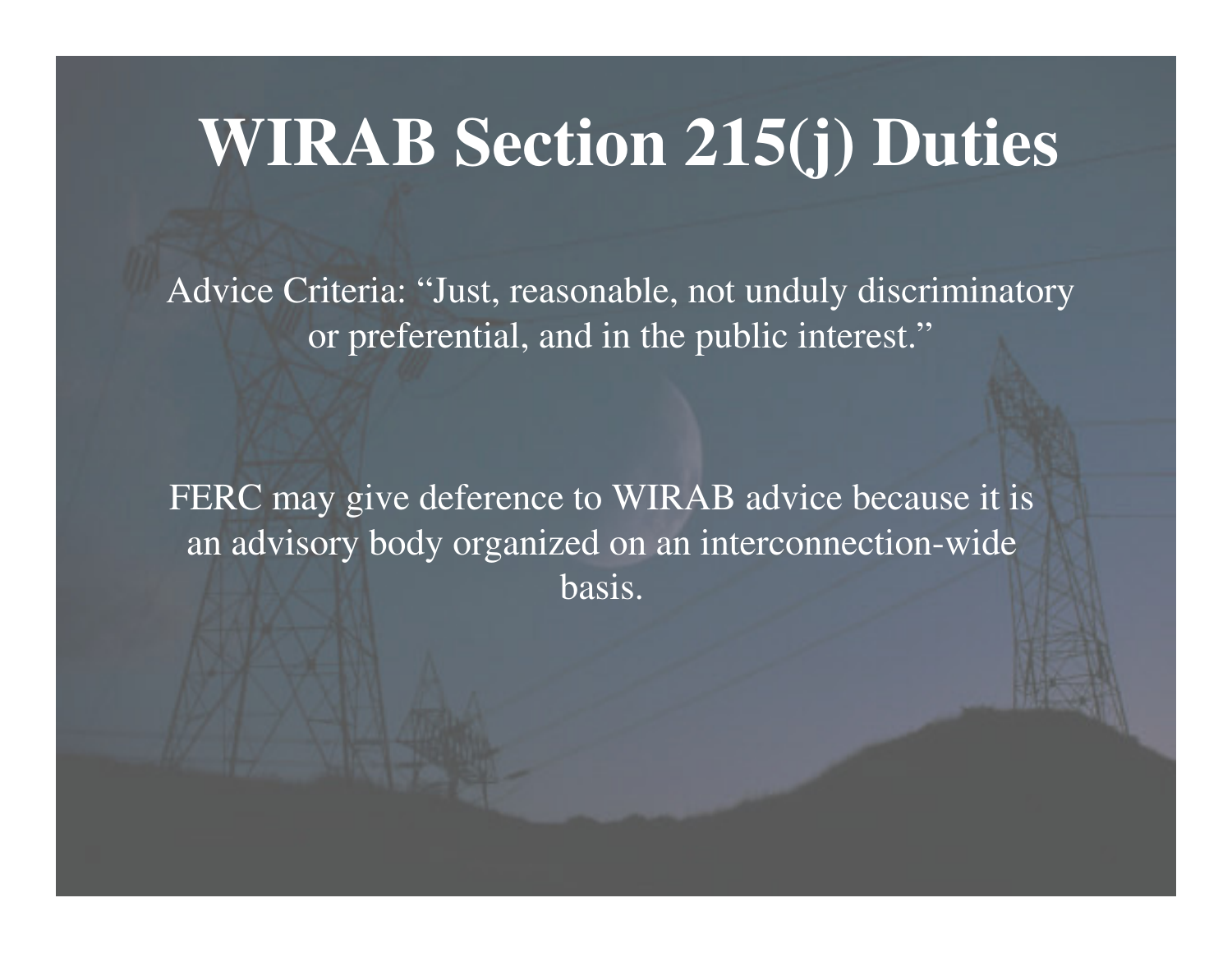## **WIRAB Advice**

- Support timely implementation of new standards Regional Entities should be given enforcement flexibility
- FERC should approve regional standards that go beyond NERC standards
- Reliability Centers are a core element in maintaining grid reliability
- WECC-NERC Delegation Agreement should achieve what was intended by Congress in Section 215
- NERC and WECC activities should promote transparency
- Standards should have an economic justification